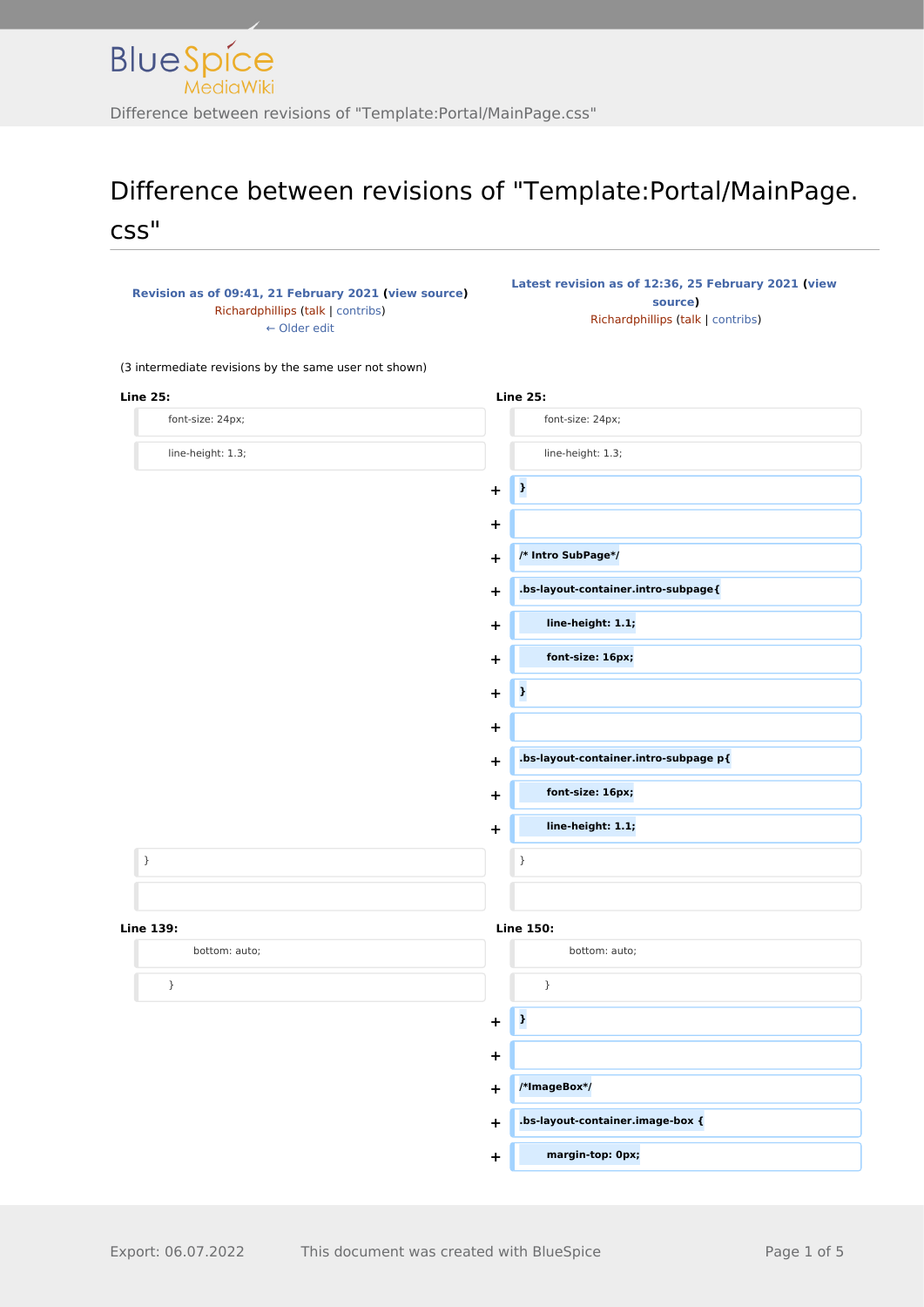

| $\ddot{}$ |                                                  |
|-----------|--------------------------------------------------|
| $\ddot{}$ | .bs-layout-container.image-box .bs-layout-cell { |
| $\ddot{}$ | background-color: #ffffff;                       |
| $\ddot{}$ | text-align: center;                              |
| ┿         | padding: 0px;                                    |
|           |                                                  |
|           |                                                  |

## Latest revision as of 12:36, 25 February 2021

```
/* Links top */
.bs-layout-container.links-top {
         margin-bottom: 10px;
}
.testwiki-icon-admin::before {
         content: "\e971";
         font-family: icomoon;
         font-style: normal;
         color: #CCCCCC;
         margin-left: 2px;
}
@media all and ( max-width: 500px ) {
         .bs-layout-container.links-top {
                 justify-content: flex-start;
         }
}
/* Intro */
.bs-layout-container.intro-text{
         line-height: 1.3;
         font-size: 24px;
}
.bs-layout-container.intro-text p{
         font-size: 24px;
         line-height: 1.3;
}
/* Intro SubPage*/
.bs-layout-container.intro-subpage{
         line-height: 1.1;
         font-size: 16px;
}
.bs-layout-container.intro-subpage p{
         font-size: 16px;
         line-height: 1.1;
}
/* Important information*/
.testwiki-important-information-container {}
.testwiki-important-information-container .testwiki-label {
         font-weight: bold;
         margin-right: 5px;
}
```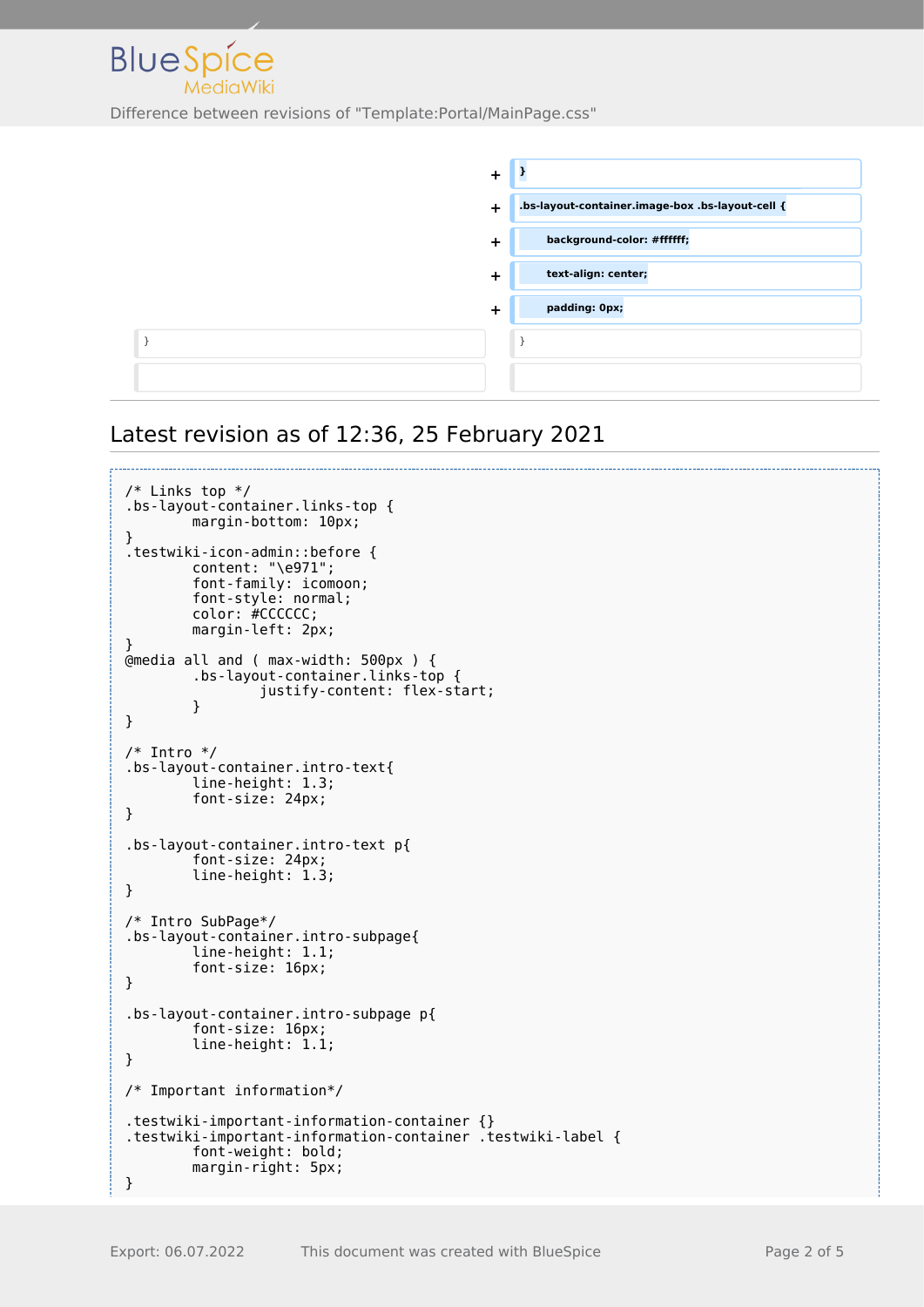```
Difference between revisions of "Template:Portal/MainPage.css"
```
**BlueSpice** 

```
.testwiki-important-information-container .testwiki-panel-trigger {
         margin-left: 5px;
         margin-right: 5px;
         color: #0060DF;
}
.testwiki-important-information-container .testwiki-panel-trigger i::before {
 font-family: 'fontawesome';
 content: "\f0d7";
         font-style: normal;
         margin-right: 5px;
}
.testwiki-important-information-container .testwiki-panel-trigger[aria-expanded="true"] i:
         content: "\f0d8";
}
.testwiki-important-information-container .testwiki-panel-trigger[aria-expanded="true"] {
         color: #0060DF;
}
.testwiki-important-information-container .panel-body {
         border: 1px solid #CCCCCC;
         margin-top: 30px;
         margin-bottom: 30px;
}
@media all and ( max-width: 500px ) {
         .testwiki-important-information-container .testwiki-label {
                 display: block;
         }
}
/* Contact primary */
.bs-layout-container.contact-primary {
         border-top: 3px solid #F0F0F0;
         border-bottom: 3px solid #F0F0F0;
         margin-top: 30px;
         margin-bottom: 30px;
}
.bs-layout-container.contact-primary .bs-layout-cell {
         margin-top: 0;
         margin-bottom: 0;
         padding-bottom: 0;
        min-height: 170px !important:
}
.bs-layout-container.contact-primary .bs-layout-cell p {
        margin-top: 0 !important;
        margin-bottom: 0 !important;
}
.bs-layout-cell.personal-contact {
         min-width: 315px !important;
}
.bs-layout-cell.personal-contact > .floatleft {
         margin-top: 10px;
         margin-bottom: 0;
         margin-right: 5px !important;
}
.bs-layout-cell.personal-contact > .body {
         display: block;
}
@media all and ( max-width: 320px ) {
.bs-layout-cell.personal-contact > .body {
         clear:both;
 }
}
@media all and ( min-width: 321px ) {
.bs-layout-cell.personal-contact > .body {
         float: left;
         }
```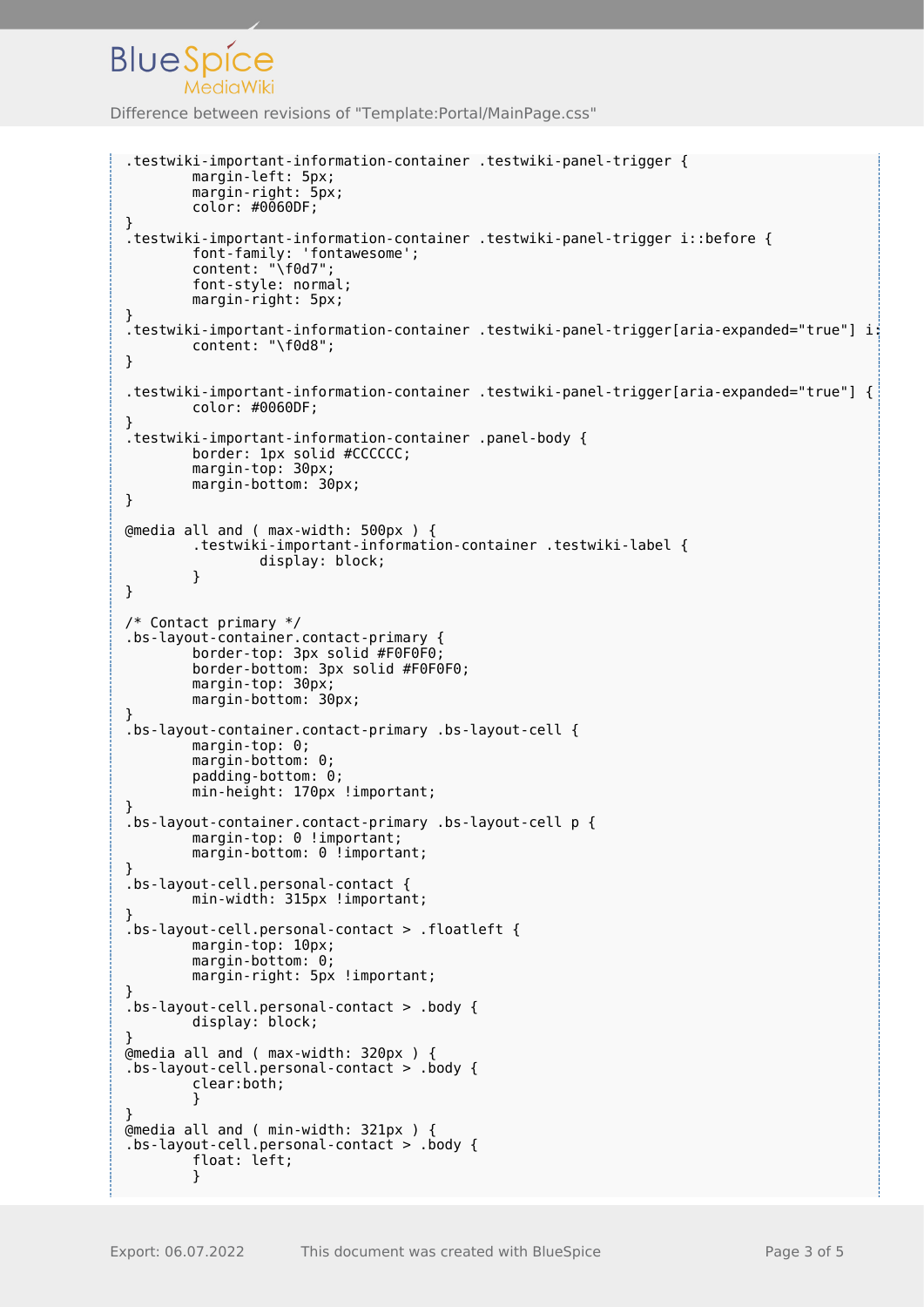

}

J

Difference between revisions of "Template:Portal/MainPage.css"

```
.bs-layout-cell.webinar,
.bs-layout-cell.helpdesk,
.bs-layout-cell.tour{
        width: 195px !important;
         position: relative;
}
.bs-layout-cell.webinar a,
.bs-layout-cell.helpdesk a,
.bs-layout-cell.tour a {
         display: block;
         position: absolute;
         bottom: 35px;
}
.bs-layout-cell.webinar a > img,
.bs-layout-cell.helpdesk a > img,
\texttt{.bs-layout-cell.tour a} > \texttt{img } \{ max-width: 100%;
}
.bs-layout-cell.webinar a span,
.bs-layout-cell.helpdesk a span,
.bs-layout-cell.tour a span {
 display: inline-block;
 height: 16px;
}
@media all and ( min-width: 721px ) and ( max-width: 1080px ) {
         .bs-layout-container.contact-primary .bs-layout-cell {
                 min-width: 40%;
         }
}
@media all and ( max-width: 721px ) {
 .bs-layout-cell.webinar a,
 .bs-layout-cell.helpdesk a,
         .bs-layout-cell.tour a {
                  position: relative;
                  bottom: auto;
         }
}
/*ImageBox*/
.bs-layout-container.image-box {
         margin-top: 0px;
}
.bs-layout-container.image-box .bs-layout-cell {
         background-color: #ffffff;
         text-align: center;
         padding: 0px;
}
/* Use cases*/
.bs-layout-container.use-cases {
         margin-top: 30px;
}
.bs-layout-container.use-cases .bs-layout-cell {
         background-color: #F0F0F0;
         text-align: center;
         padding: 30px;
}
.bs-layout-container.use-cases .use-case-headline {
         display: block;
         margin-top: 30px;
         margin-bottom: 20px;
         font-size: 1.2em;
         font-weight: bold;
}
```